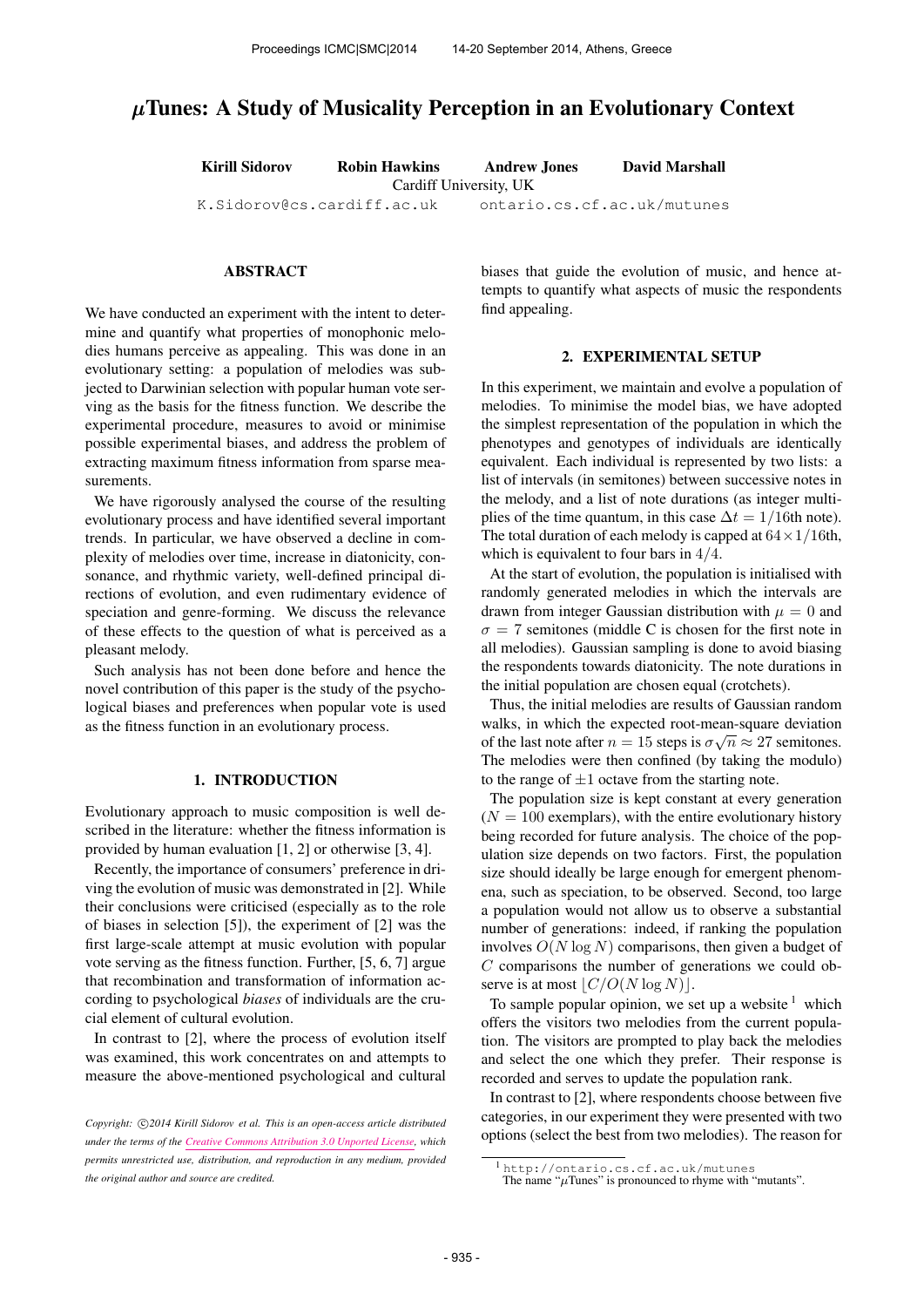this is twofold. First, the problem of optimal ranking using expensive pairwise comparisons is well-studied in the literature [8, 9]. This is a non-trivial task, since we need to find the best estimate of the population rank given the limited number of pairwise comparisons which, in addition, may be noisy (contradictory). In [9] an efficient ranking algorithm is described which by adaptive pairwise queries efficiently ranks the population. Due to its robustness under noise this is the algorithm we used in our experiment.

After each comparison, with probability  $N\gamma \log(N\gamma)$  a new generation is produced. Above,  $N = 100$  is the population size and  $\gamma = 0.5$  is a parameter controlling the rate of evolution. This is equivalent to triggering a new generation on average every  $O(N \log N)$  comparisons which are required to rank N individuals.

When a new generation is triggered, the highest ranked  $\alpha = 20\%$  of the individuals take part in sexual reproduction. Pairs are formed by uniform random sampling from the top  $\alpha = 20\%$  of the population. Breeding involves a one-point crossover operation: a time  $t_f$  in the female melody is selected uniformly randomly (at any point, including in the middle of notes), with  $t_f$  being quantised to  $1/16$ th notes; similarly  $t<sub>m</sub>$  is selected for the male individual. The melodies (intervals and note durations) are sliced at  $t_f$  and  $t_m$ .

Breeding produces two offsprings: one shares a beginning with the female parent, and an end with the male parent, and vice-versa for the other offspring. Such crossover can result in a note being broken in two, as slicing time  $t$  is not guaranteed to coincide with the note boundaries. When this occurs, with probability  $\beta = 50\%$  the notes at the cut-point are fused. This way, we ensure that the rhythmic granularity does not unnecessarily increase due to crossover. A better approach would be to estimate  $\beta$  dynamically to explicitly ensure that the crossover operation does not affect the average granularity in the population.

Finally, mutation occurs in one of the offspring. The offspring to be mutated is chosen uniformly randomly. Mutation affects only the intervals. One interval, selected again uniformly at random, is incremented or decremented by one. The bottom  $\alpha = 20\%$  of the population are removed from the population and replaced with the newly generated offspring. The rhythm was not explicitly subjected to mutation to simplify the experiment; however, variability in rhythm naturally arises as the result of the crossover operation, which splices the melodies as described above.

## 3. ANALYSIS AND RESULTS

So far into the experiment, we have registered  $\approx 7,000$ comparisons which resulted in 45 generations of evolution. We have also carried out a control experiment in which the evolution proceeded under the same conditions (and the same initial population) except the responses were replaced with random Bernoulli-distributed values ( $p = 1/2$ , fair coin).

Below we describe the various features of the population that we measured over time as the evolution progresses: entropy of melody and rhythm, repetitiveness, properties of melodic contour, and pitch distribution.



Figure 1. Change in average entropy of melody (*above*) and rhythm (*below*).



Figure 2. Average number of consecutive repetitions of pitches (*above*) and rhythmic values (*below*).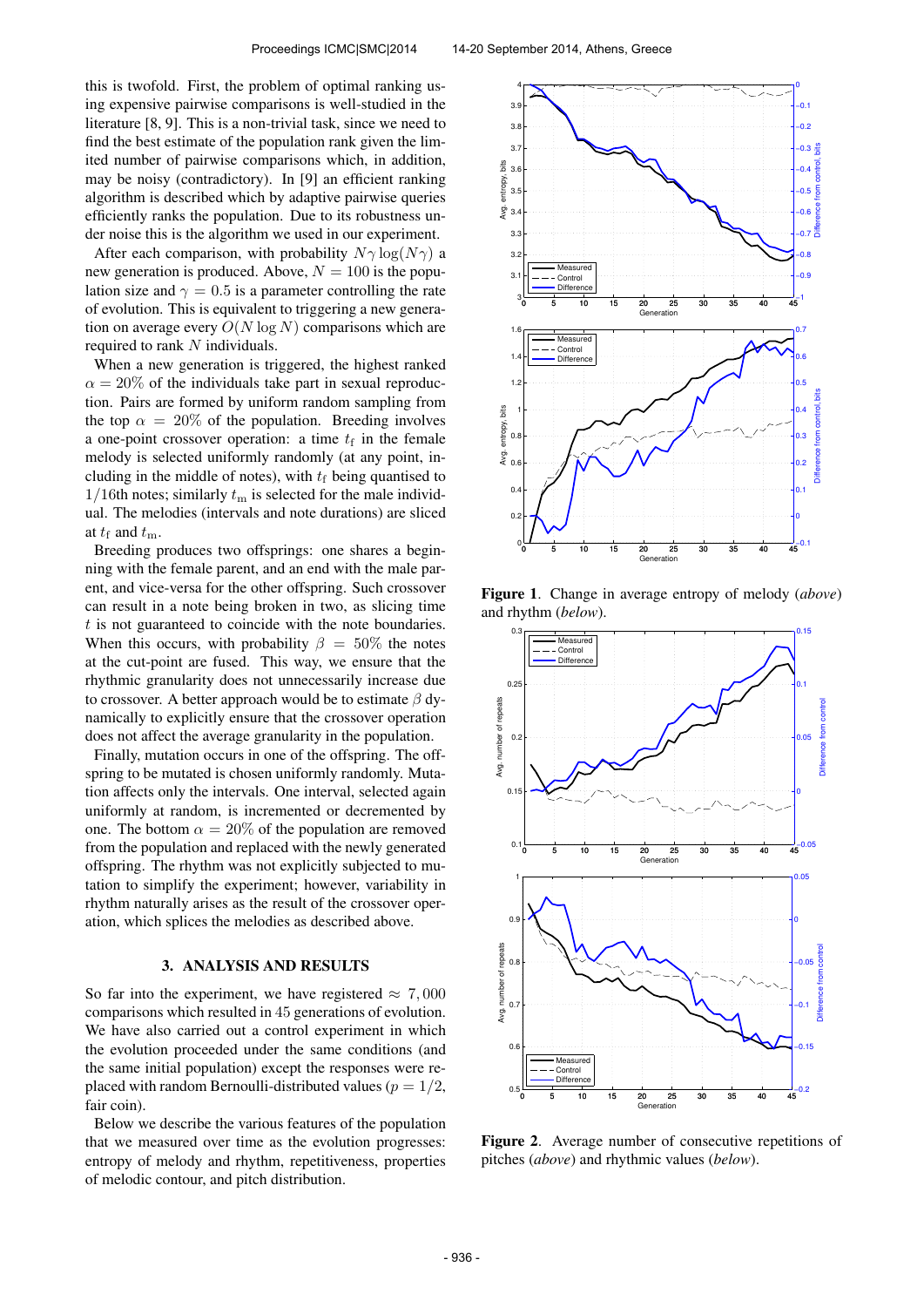

Figure 3. Average number of extrema in the melodic contour.

ENTROPY. It has been hypothesised [10, 11] that simplicity in art is appealing. It hence seems natural to measurewhat happens to the complexity of melodies in the population. To do so, we estimate the average Shannon's entropy [12] of melodies and their rhythms, assuming that intervals between notes and note durations are symbols from a finite alphabet. The entropy is simply

$$
H(X) = -\sum_{i} P(x_i) \log_2 P(x_i),
$$
 (1)

where X is a string of intervals (or durations),  $P(x_i)$  is the probability of occurrence of symbol  $x_i$  (estimated from frequency).

Figure 1 shows the average population entropy over time (in this and other figures the bold blue line indicates the difference between the experiment and control). We observe that the melodic entropy is noticeably *decreasing*. This indicates that the respondents tend to select simpler melodies. This is in line with predictions of [10, 11].

Remarkably, the *opposite* result is observed for rhythm: the entropy is noticeably *increasing*, which suggests the preference for more rhythmically varied melodies. (The rhythm entropy in the control experiment is not constant due to a defect in the crossover operator: it does not ensure that the average granularity remains the same. However, the difference from the control shows significant increase of rhythm entropy over time.)

REPETITIVENESS. We also investigated whether the repetitiveness is selected for. To measure repetitiveness, we count the number of adjacent identical intervals (and note durations) and normalise by the length of the melodies. Figure 2 illustrates the trend in thus computed average repetitiveness. Again, we observe increase in melodic and decrease in rhythmic repetitiveness.

We note that higher repetitiveness implies lower entropy, but not the other way round: a repeated alternation between two notes (*e.g.* trill) will have low entropy, but not high repetitiveness.



Figure 4. *Above:* Histogram of interval classes (vertically) over time (horizontally); red = high frequency, blue =  $low$ frequency . *Below:* the interval class histogram at the last generation.



Figure 5. Histogram of pitch classes (vertically) over time (horizontally), red colour indicates higher frequency. *Below:* the pitch class histogram at the last generation.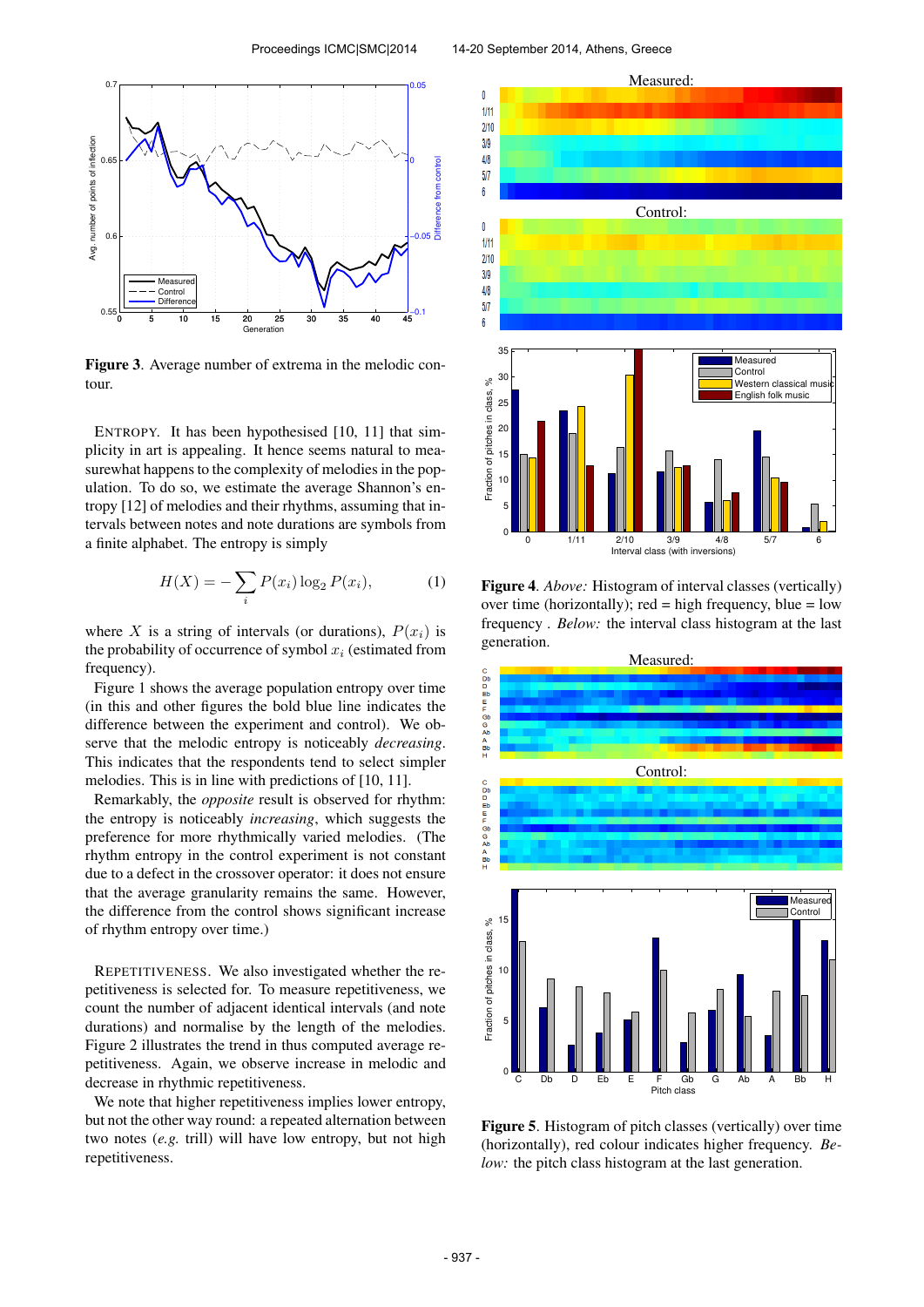

Figure 6. Embedding of the melodies in  $\mathbb{R}^2$  over time. The generation numbers are shown in the corner. Pale gray dots represent all melodies ever alive, large white dots — melodies alive in the current generation. Background colour shows the estimated density (using KDE [15]).

MELODIC CONTOUR. To investigate whether the shape of the melodic contour is significant in respondents' selection, we use a simple measure of monotonicity: we compute the number of local extrema in a melody and normalise by the length of the melody. High number of extrema would be indicative of oscillating melodic contours, low number would indicate more monotonously ascending or descending contours. Figure 3 shows the change in average monotonicity over time and illustrates a noticeable decline in this parameter, indicating negative preference for complex, undulating melodies.

PITCH AND INTERVAL DISTRIBUTION. At each generation, we measured the distribution of intervals in the melodies and the resulting pitch classes. Figure 4 (top) shows the evolution of the interval histogram over time. The intervals in Figure 4 are shown modulo 12, and inversions of intervals are placed in the same bin (*e.g.* perfect fourth and perfect fifth, denoted 5/7 in Figure 4, are in the same bin, and similarly for other intervals). We observe a marked preference for consonant, diatonic intervals, and the semitone (0, 1/11, 5/7); the augmented fourth is actively selected agaist (bottom row, 6); interestingly, the prevalence of the major 3rd (4/8) is smaller than that of the major 2nd (2/10) and the minor 3rd (3/9). Figure 4 (bottom) compares the distribution of intervals to that in the control group as well as to that in a corpus of Western classical music [13] and English folk music [14]. We show the correlation matrix for these distributions in Table 1. We observe that the resulting distribution of pitch classes appears to be more characteristic of the Western classical music than of folk music. Figure 5 shows the evolving histogram of pitch classes (top row corresponds to C, second to D-flat *etc.*) Again we observe a marked tendency towards diatonicity: note, for example, the high values in the F-minor triad (F-Ab-C).

EUCLIDEAN EMBEDDING AND CLUSTERING. We regard the space of all melodies as a metric space with the

|      | Exp.   | W.C.   | E.F.   |
|------|--------|--------|--------|
| Exp. |        | 0.0532 | 0.0497 |
| W.C. | 0.0532 |        | 0.7787 |
| E.F. | 0.0497 | 0.7787 |        |

Table 1. Correlation between the difference from control in interval class distribution in this experiment vs. that of Western classical music vs. English folk music.

Levenshtein distance [16] (edit distance) applied to strings of intervals forming the melodies (and strings of note durations) as the metric. Having computed pairwise distances between all melodies in the population, we can compute the embedding of the melodies into Euclidean  $\mathbb{R}^n$  space. Multidimensional Scaling [17] delivers such embedding, as well as optimal (in the least-squares sense) embeddings into reduced dimensionality spaces  $\mathbb{R}^m$ ,  $m < n$ . In particular, for visualisation it is convenient to embed the melodies into  $\mathbb{R}^2$ . Figure 6 shows such embedding. All melodies that ever lived are shown (pale gray), the ones currently alive are marked by large white circles. To illustrate the tendency, in the background we show the distribution density obtained using kernel density estimator [15]. We remark that having started from the initial cluster (Figure 6 top left) the evolution diverges into well-defined directions (downwards and to the right in Figure 6), and new mutually dissimilar stable clusters of melodies are formed. We speculate that this phenomenon is analogous to speciation in biological evolution. Admittedly, a larger scale experiment is required to more accurately study this effect. To illustrate the principal modes in which the evolution progresses, we have clustered all the melodies by similarity (using classic  $k$ -means algorithm [18] on the melodies embedded in  $\mathbb{R}^n$ ). Figure 7 show the resulting clusters together with the melodies nearest to the cluster centroids. These correspond to relatively stable melodic "species" in our experiment.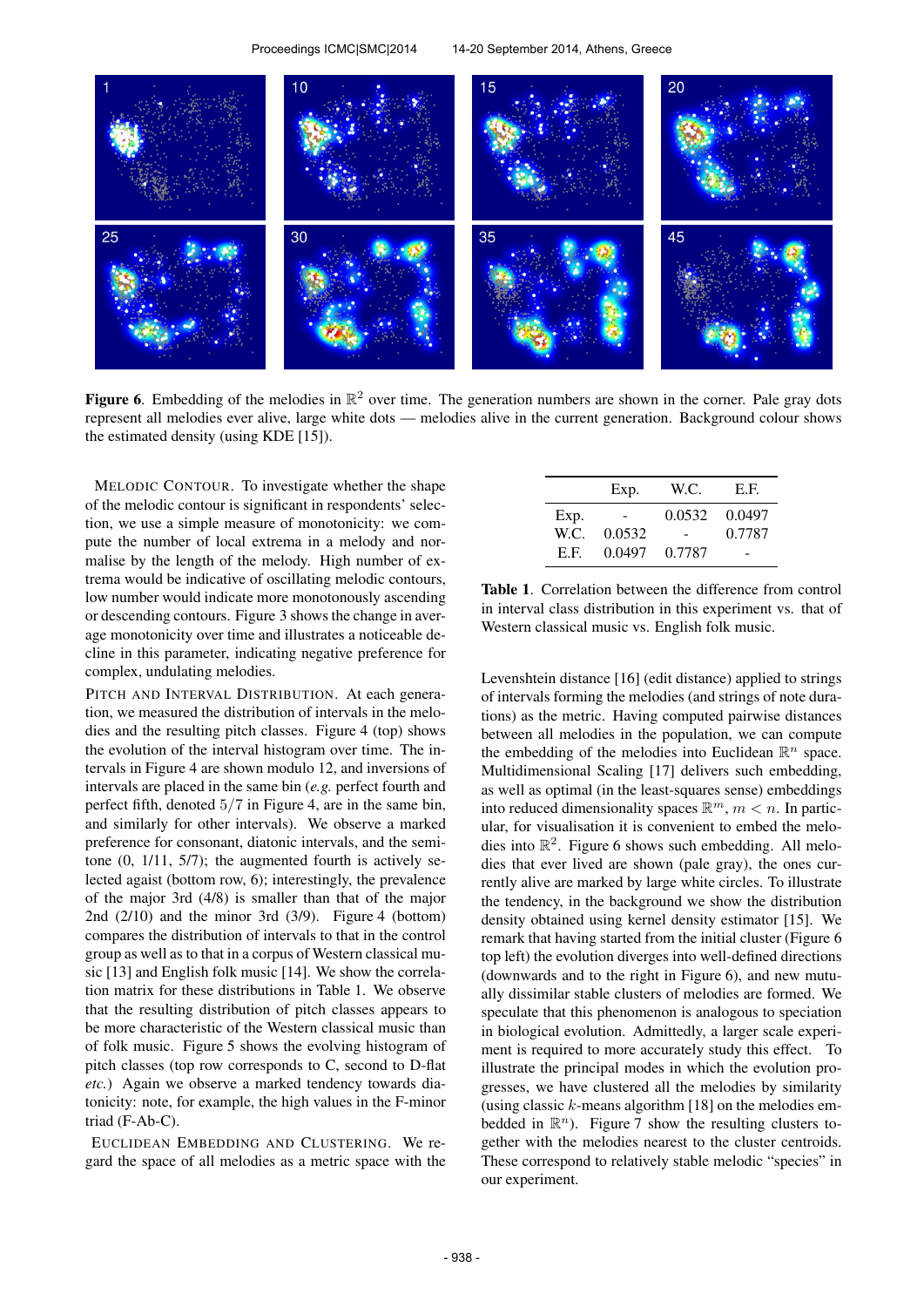

Figure 7. Clusters in the population (*above*) and the melodies nearest to cluster centres (*below*).



Figure 8. Top ranking melody over the generations.

#### 4. DISCUSSION AND CONCLUSIONS

We have conducted an experiment to evolve a population of melodies by popular vote (incidentally, in Figure 8 we show the best ranking melodies over generations). We have performed statistical analysis of the resulting evolutionary history. We have thus used the evolutionary setting in order to examine the popular vote as the fitness function in terms of perceptual biases of the respondents.

By measuring the average entropy, repetitiveness, and variability in melody in rhythm over time, we have come to the conclusion that the respondents are biased towards melodically straightforward, consonant, diatonic, while, on the other hand, rhythmically varied melodies. We have observed that out of chaos emerges the preference for the Western diatonic scale. We also speculate that the formation of stable clusters in diverging branches of evolution may be an effect analogous to speciation. While the above results may already be intuitively familiar to expert musicians, we have for the first time demonstrated that evolutionary setting is a useful tool for studying psychological perceptual biases and æsthetic preferences in humans.

A larger scale experiment would merit more accurate analysis of socio-cultural background of the respondents. It could potentially reveal interesting correlations between the background and musical preferences. It would be also very interesting to conduct a similar experiment with other musical systems, for example those not based on 12-tone scale. Further work would also include a more extensive analysis of the emergent phenomena related to tonality, mode, and key.

Although this experiment is ongoing, and the corpus of data is continuously growing, we believe our preliminary findings may be of interest to the computational music community.

# 5. REFERENCES

- [1] B. E. Johanson and R. Poli, "GP-music: An interactive genetic programming system for music generation with automated fitness raters," U. of Birmingham, Tech. Rep. CSRP-98-13, May 1998.
- [2] R. M. MacCallum, M. Mauch, A. Burt, and A. M. Leroi, "Evolution of music by public choice," *PNAS*, vol. 109, no. 30, pp. 12 081–12 086, 2012.
- [3] Y. M. A. Khalifa, H. Shi, and G. Abreu, "Evolutionary music composer," in *Late Breaking Papers at the 2004 Genetic and Evolutionary Computation Conference*, M. Keijzer, Ed., Seattle, Washington, USA, 26 Jul. 2004.
- [4] J. D. Fernandez and F. J. Vico, "AI methods in algorithmic composition: A comprehensive survey," *J. Artif. Intell. Res. (JAIR)*, vol. 48, pp. 513–582, 2013.
- [5] N. Claidière, S. Kirby, and D. Sperber, "Effect of psychological bias separates cultural from biological evolution." *PNAS*, vol. 109, no. 51, p. E3526, 2012.
- [6] D. Sperber and L. A. Hirschfeld, "The cognitive foundations of cultural stability and diversity," *Trends in Cognitive Sciences*, vol. 8, no. 1, pp. 40–46, Jan. 2004.
- [7] S. Kirby, H. Cornish, and K. Smith, "Cumulative cultural evolution in the laboratory: An experimental approach to the origins of structure in human language," *PNAS*, vol. 105, no. 31, pp. 10 681–10 686, August 2008.
- [8] K. G. Jamieson and R. D. Nowak, "Active ranking using pairwise comparisons." in *NIPS*, J. Shawe-Taylor, R. S. Zemel, P. L. Bartlett, F. C. N. Pereira, and K. Q. Weinberger, Eds., 2011, pp. 2240–2248.
- [9] F. L. Wauthier, M. I. Jordan, and N. Jojic, "Efficient ranking from pairwise comparisons." in *ICML (3)*, ser. JMLR Proceedings, vol. 28, 2013, pp. 109–117.
- [10] J. Schmidhuber, "Low-complexity art," *Leonardo, Journal of the Inter Soc for the Arts, Sciences, and Technology*, vol. 30, no. 2, pp. 97–103, 1997.